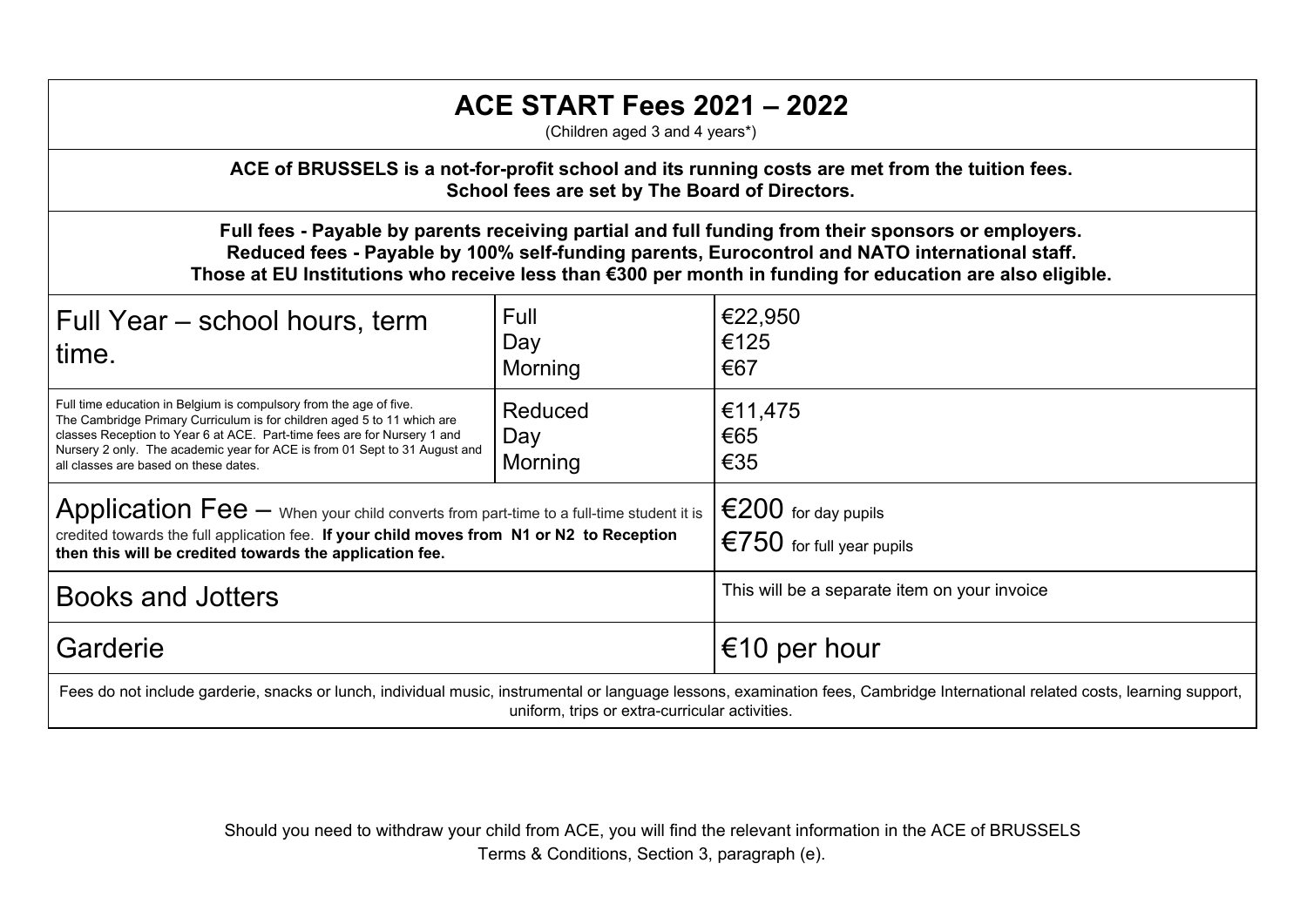## **Juniors and Seniors School Fees 2021 - 2022**

**ACE of BRUSSELS is a not-for-profit school and its running costs are met from the tuition fees. School fees are set by The Board of Directors.**

**Full fees - Payable by parents receiving partial and full funding from their sponsors or employers. Reduced fees - Payable by 100% self-funding parents, Eurocontrol and NATO international staff. Those at EU Institutions who receive less than €300 per month in funding for education are also eligible.**

| JUNIORS (Reception to Year 6)                                                                                                                                                                                                                                                   | Full    | €24,420                                      |  |  |
|---------------------------------------------------------------------------------------------------------------------------------------------------------------------------------------------------------------------------------------------------------------------------------|---------|----------------------------------------------|--|--|
| $\vert$ JUNIORS (Reception to Year 6)                                                                                                                                                                                                                                           | Reduced | €12,465                                      |  |  |
| <b>SENIORS</b>                                                                                                                                                                                                                                                                  | Full    | €26,055                                      |  |  |
| <b>SENIORS</b>                                                                                                                                                                                                                                                                  | Reduced | €15,615                                      |  |  |
| <b>APPLICATION FEE</b><br>The application fee is raised to cover the administrative cost for students<br>applying to ACE of Brussels. Application fees are non-refundable.<br>Applications will not be processed for admission until the full application fee<br>has been paid. |         | €750                                         |  |  |
| Books and Jotters                                                                                                                                                                                                                                                               |         | This will be a separate item on your invoice |  |  |
| Garderie                                                                                                                                                                                                                                                                        |         | €10 per hour                                 |  |  |
| Fees do not include garderie, snacks or lunch, individual music, instrumental or language lessons, examination fees, Cambridge International related<br>costs, learning support, uniform, trips or extra-curricular activities.                                                 |         |                                              |  |  |

Should you need to withdraw your child from ACE, you will find the relevant information in the ACE of BRUSSELS Terms & Conditions, Section 3, paragraph (e).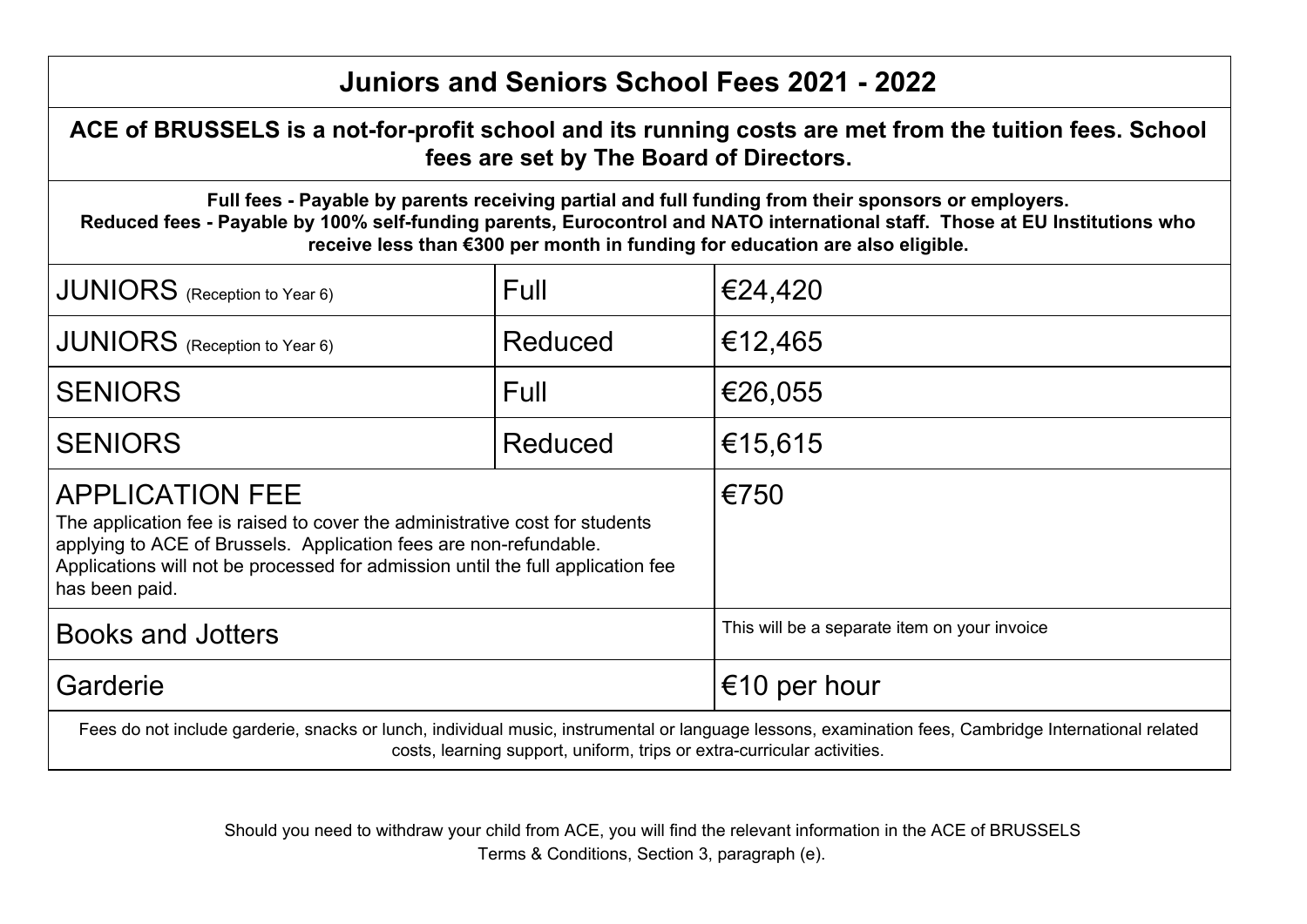# **ACE RISING School Fees 2021 - 2022**

#### **ACE of BRUSSELS is a not-for-profit school and its running costs are met from the tuition fees. School fees are set by The Board of Directors.**

ACE RISING is run by our highly qualified and experienced Head of Inclusion, Miss Ashley Hall. The ratio is 2 adults to 3 children and is for children from Reception - Year 6. Each child has their own Individual Education Plan and they follow their own curriculum at their own speed. The classroom is housed in the main school building so the class and the children are still an important and integral part of the school whilst eliminating the sensory overload that a mainstream class inevitably creates.

| <b>ACE RISING FEE</b>                                                                                                                                                                                                                                                           | Full | €43,155                                      |  |  |
|---------------------------------------------------------------------------------------------------------------------------------------------------------------------------------------------------------------------------------------------------------------------------------|------|----------------------------------------------|--|--|
| <b>APPLICATION FEE</b><br>The application fee is raised to cover the administrative cost for students<br>applying to ACE of Brussels. Application fees are non-refundable.<br>Applications will not be processed for admission until the full application fee<br>has been paid. |      | €750                                         |  |  |
| Books and Jotters                                                                                                                                                                                                                                                               |      | This will be a separate item on your invoice |  |  |
| Garderie                                                                                                                                                                                                                                                                        |      | €10 per hour                                 |  |  |
| Fees do not include garderie, snacks or lunch, individual music, instrumental or language lessons, examination fees, Cambridge International related costs,<br>learning support, uniform, trips or extra-curricular activities.                                                 |      |                                              |  |  |

Should you need to withdraw your child from ACE, you will find the relevant information in the ACE of BRUSSELS Terms & Conditions, Section 3, paragraph (e).